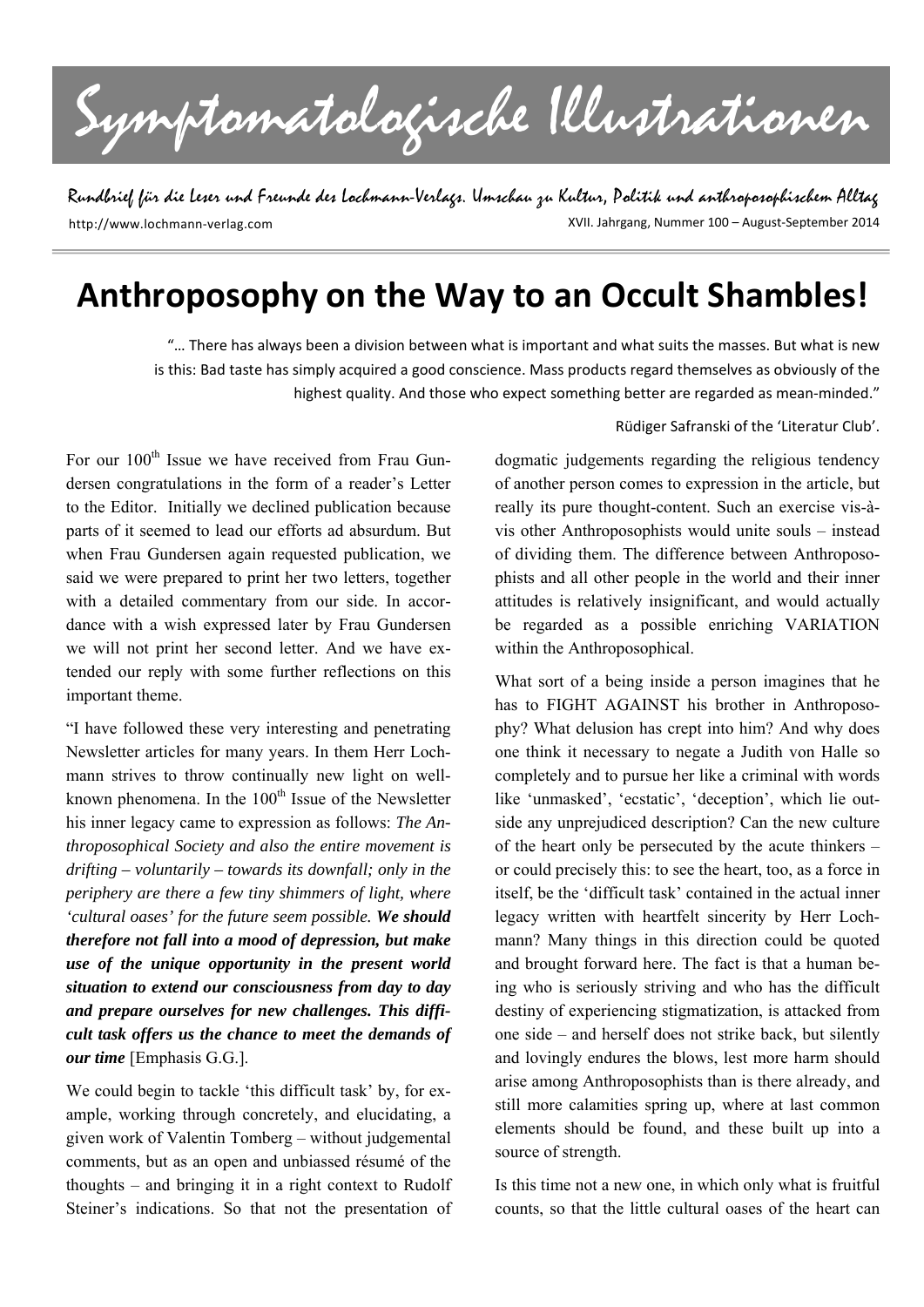survive? Will we not adopt this new attitude in the life after death, and measure all our words by it?

In this spirit I wonder whether in the 100 issues to come this aspect could maybe figure in the reports, and this wonderful exercise of unprejudiced reporting be practised among us – as a fruitful example in the world. Heartfelt greetings from Gundrun Gundersen.

P.S. Today on the promenade by Lake Constance the future spirit of 'Philadelphia' (from the Apocalypse) came towards us in the form of two young people who offered on their placards a 'free embrace'. We hugged each other heartily and agreed that only brotherliness and love between us human beings will save the world. In this spirit I give you heartfelt embrace, Herr Lochmann, as the future began long ago!"<sup>1</sup>

Dear Frau Gundersen,

Thank you for your interesting reaction. I see no reason to enter into the contents of Valentin Tomberg's or Judith von Halle's writings. Tomberg was or wished to be an occult teacher, and is for many a clairvoyant or initiate. J. v. Halle has also slipped into the rôle of an occult teacher and she reveals to us events in the Gospels which recall the images in a Hollywood film, Mel Gibson's 'Passion of Christ', which appeared in the cinemas in 2004 at the same time as the beginning of J. v. Halle's 'Journeys in Time'! Here we have unquestionably to do with occult sensations or speculations. In contrast to this, it is to the consciousness-soul that Rudolf Steiner leads us without any doubt, and only this is important.

My task is to enquire whether such new occultists are genuine, or what is the quality of their revelations. Quite apart from this, we should rid ourselves at last of the illusion or wish that more initiates of the calibre of Rudolf Steiner will appear. The present tendency is for virtually any medium who installs himself in the Anthroposophical 'Market', to be overestimated or even regarded as a 'reincarnated Rudolf Steiner' etc.<sup>2</sup>

And it is unfortunately a widespread shortcoming in our circles, with the consequence that we are entering a field of discussion that is riddled with 'landmines' and oily patches that we risk stepping on. And yet we have to test these self-appointed 'occult researchers' in as in-

formed a way as possible. An important part of this is the question as to their – absolutely essential – integrity of character. Also to be investigated is: who or what circles or institutions place such people in the Anthroposophical landscape, because without a promotional committee, a medium stands no chance of becoming known! This is the reality and no conspiracy theory, but the rock-solid conspiracy practice of forces that work counter to the Anthroposophy of Rudolf Steiner.

It is such phenomena that I try to unravel and describe or explain. I would also like to offer suggestions for the training of an autonomous faculty of judgment, which is meant in a higher sense to lead to the desirable good of a 'logical conscience', as such suggestions belong, together with 'moral autonomy and technique', among the most important aims of an Anthroposophical path of development.

Have you, Frau Gundersen, subjected the 'seriously striving' and 'patient' 'improvers of Anthroposophy' you recommend, to an impartial inquiry? And have you investigated their social-economic background?

Just now, we are confronted with an alarming phenomenon, which is probably aiming to deliver the most serious blow against Rudolf Steiner's Anthroposophy. The special feature of this phenomenon is the fact that it is taking place in our very midst. I refer to the hijacking of Anthroposophical spiritual science by the 'Anthroposophical intelligentsia', the so-called 'epistemologists' (à la Witzenmann [1905-1988], W. Moser [1924-2003] etc.), by 'freedom philosophers' (who often pull to pieces the 'Philosophy of Freedom' in courses for decades until nothing is left of the thought-metamorphoses of Rudolf Steiner) or, to express it in simple terms: by our 'academics'. We have for a long time described these circles as 'Bodosophists' (after their GAS Executive Council representative Bodo von Plato). These circles are attempting to replace the spiritual-scientific insights of Rudolf Steiner with an abstract, lifeless pseudo-theory of knowledge or even 'psychology'. As a culmination of these decade-long efforts there is now appearing in cooperation with the Rudolf Steiner Nachlassverein and the Rudolf Steiner Verlag the so-called 'Steiner Critical Edition' (SKA) of Christian Clement. That is to say, the Anthroposophical institution  $-$  the Nachlassverein – most closely connected with Rudolf Steiner identifies with this planned hollowing-out of Anthroposophy. And the above-mentioned Bodosophists campaign at the top of their voices in the 'An-

l

<sup>1</sup> Reader's Letter 29.5.2014.

<sup>2</sup> It is a well-known fact that also Edith Maryons and Eugen Koliskos are dwelling among us at the present time.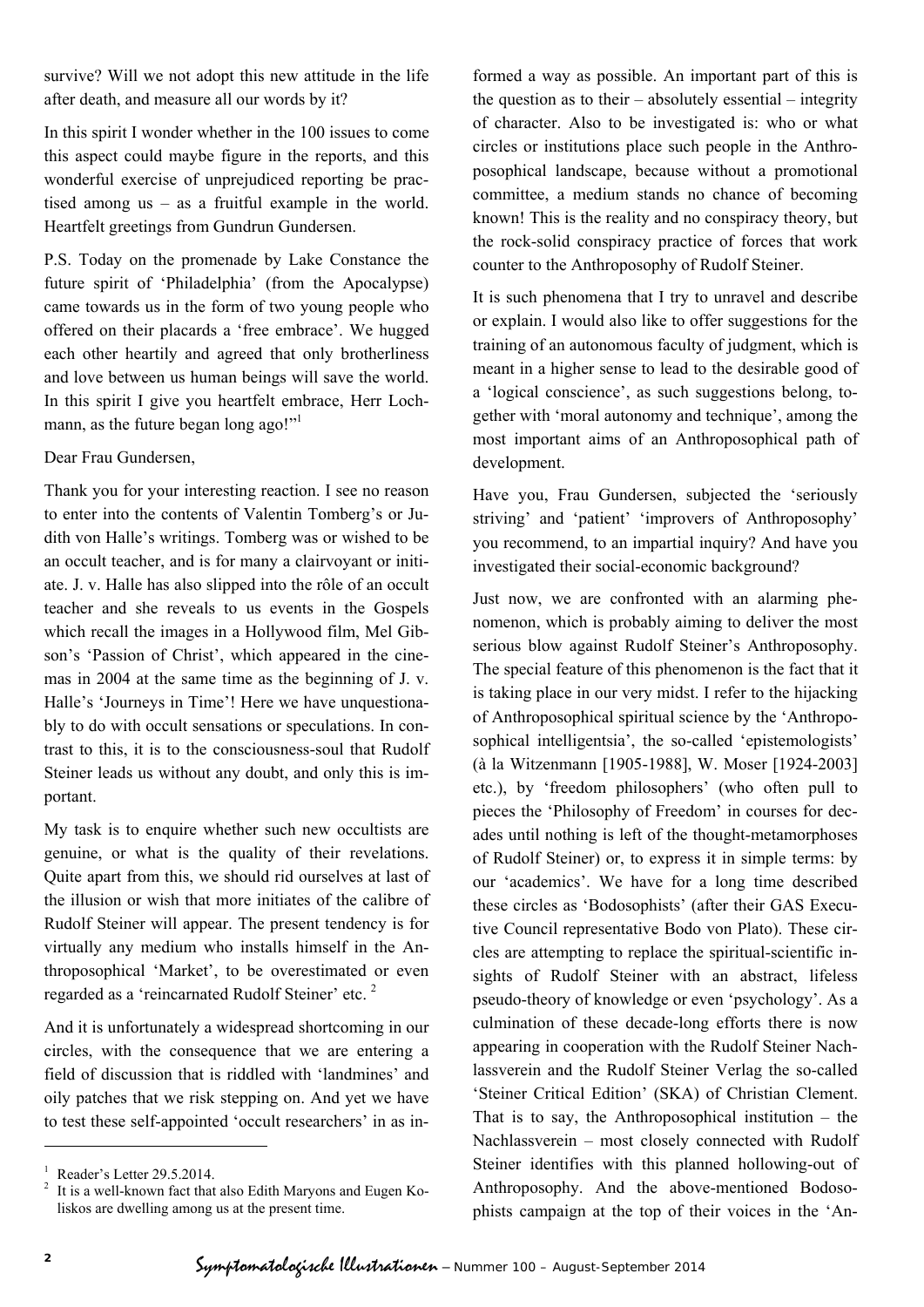throposophical press' for this scandalous SKA. Above all, the Witzenmann disciple Jens Heisterkamp with his entire *Info3* team. But close behind them our other press organs (*Das Goetheanum, Die Drei*), together with numerous established personalities, sing in this choir, too, and inundate us with songs of praise to the fabulousness of the 'Rudolf Steiner analysis'. And the few wakeful and courageous critics are mockingly dismissed as sectarians, nostalgies and enemies of progress, and their statements suppressed wherever possible.

But what is happening in parallel and in direct connection with these pseudo-intellectual power-games? Not only is the living Anthroposophy of Rudolf Steiner to be wiped out by something that does not even deserve the name philosophy, but ought rather to be described as psychologism. These circles, which one should perhaps, in their sense of the words, be described as 'acute thinkers', are presenting us 'idiots', for entertainment's sake or the satisfaction of a need, with 'new initiates' who, like yourself, Frau Gundersen, do not wish to 'carry Rudolf Steiner logically further', but who are actually leading spiritual science 'ad absurdum'. But as we idiots are mostly lacking in objective experience with people with mediumistic gifts, so-called 'initiates', the risk is great that one is bedazzled by them and led astray by pseudo-Anthroposophical knowledge.

I personally had the good fortune, before my meeting with Anthroposophy, to have had plenty of experience with these phenomena, and got to know the numerous varieties on offer, and in so doing to have established the unchallengeable fact that such occult capacities (clairvoyance, spiritual healing, blood-stained operations etc. etc.) stand in no connection with the development or the integrity of the human being who possesses such faculties and uses them on the esotericismmarket or among Anthroposophists. One should therefore not take seriously a single one of the clairvoyants operating in this market, whose integrity and truthfulness we have not tested down to the last detail. After this test there will be hardly one left!

For a long time I have always listened with a critical ear to reports on such 'initiates'. And I try in each case to put their supposed qualities to the test. For example, 25 years ago, in the course of such a test, I put a number of questions in writing, to an 'Anthroposophical medium'. A phone-call came in reply, and it turned out that all that was involved was 'spiritual' emotions, which con-

formed absolutely with the ideologically restricted perception of the medium receiving his 'messages'. Even when someone like this claims to receive messages from the loftiest spirits, they cannot be taken seriously. Only two days ago I heard, for example, of a medium who describes himself as the sister-soul of Jesus Christ. Halleluja!

To sum up, I think that we should test our (would-be) teachers with greater care. They are generally not real initiates, but are merely trying to capitalize on their atavistic faculties. And let us not forget the anachronistic (Ahrimanic) business entrepreneurs who launch the careers of such (Luciferic) 'initiates' in order to lead us astray on the occult-esoteric level – directly into the Ahrimanic  $8<sup>th</sup>$  sphere.

If we are actively and concretely interested in occult laws, then we ought to be, on the one hand, wakeful with regard to Luciferic-mediumistic enticements and, on the other hand, bear in our consciousness the Ahrimanic attacks via an intellectualization of spiritual science – particularly when, in addition, social-economic pressure is being applied (GAS, or Nachlassverein nomenclature, media proprietors, entrepreneurs, leading élite etc.). The circumstance of critical importance, however, is that our intellectual Ahrimanized 'friends' are at the same time drawing us into the sphere of influence of Luciferized clairvoyants (attestably in the case of Judith von Halle, behind whom are standing a whole legion of Witzenmann-followers, institutions and big businessmen). For, in this way, the Luciferic and Ahrimanic spheres of influence are to be brought into a practical synthesis and thereby the cosmically instated polarity between Lucifer and Ahriman disrupted, thus enabling the Asuras to intervene directly. Such connections are unfortunately still, for many of us, very difficult to discern.

Dear Frau Gundersen, allow me to ask you: Do you want to continue to overlook, black out, ignore such things and revere equally dubious mediums, while at the same time – for simplicity's sake – 'embracing' me, or all of us instead? I think we ought to leave behind us the age of 'feel-good niceness' and face up to the (horrifying) realities in a way that is appropriate to the age of the consciousness-soul. Have you never yet feared losing your soul, through the enticements of mediumistic 'initiates', directly – and irrevocably – in the Ahrimanic 8<sup>th</sup> sphere?!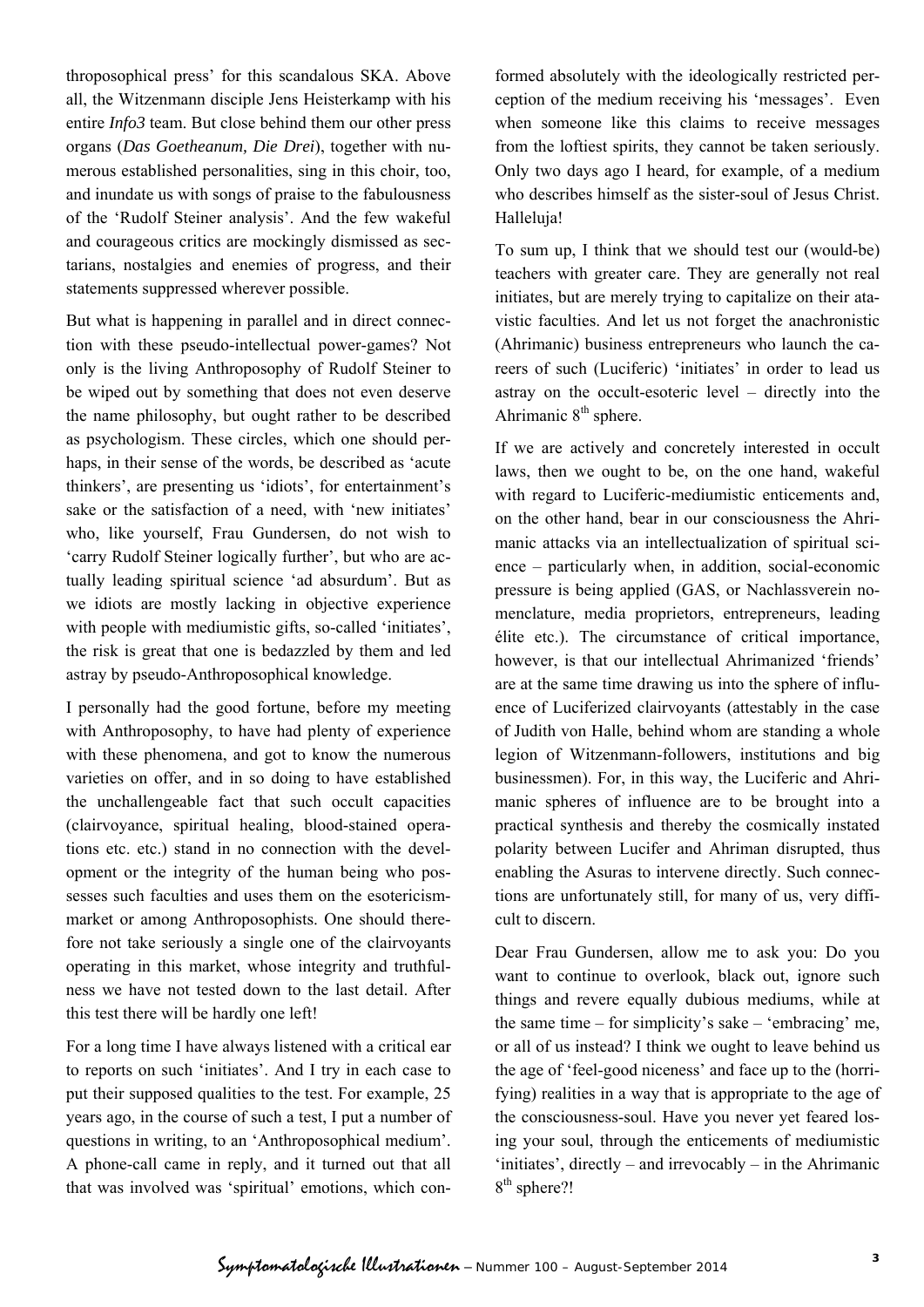Presumably, through such new social-occult structures what is being created is MERELY the precondition for a more effective working of the approaching Ahriman-Sorat-Antichrist, or whatever this spiritual power should be called! And in addition, no doubt, many good people are needed who, to speak in terms of the cover illustration of 'Crisis of Civilisation', confront the Devil with the iron that he himself prepares. – Sincerely yours, Willy Lochmann



We now move on to 'delicate' problems, indeed. But in our complete 'liberty that fools do have' we would like to spin this thread a bit further, as we are convinced that here the destiny of Anthroposophy and therewith of human evolution is centrally affected, endangered in fact.

Some time ago we spoke about discreet, not to say secret, groupings within the 'Anthroposophical world', which pursue special interests of their own. From conversations subsequently held with members of the Circle we did not conclude that the earlier account was in absolute need of correction. However, we realized that our characterization of the 'esoteric youth circle' system cannot be simply generalized, but that there are, unquestionably, participants belonging to it who are well-intentioned and strive for the good – meaning that they do not aim to use the youth circle solely as a power instrument and springboards for a career, as the general tendency might lead one to suspect.

Meanwhile, we are confronted with another phenomenon, concerning which many words of praise have sounded through the pages of the Anthroposophical press, and which, so far, few individuals have protested – or been able to protest – about: Christian Clement's

'Steiner Critical Edition' (SKA). And it is in just this connection that it becomes clear, once again, what kind of 'financial backers' are engaged in subversive activity throughout the Anthroposophical movement, their sole interest being the destruction of Rudolf Steiner's Anthroposophy! And we would not ascribe such evil intentions to any well-meaning member of the youth circle. There, naivety often prevails, but not vain ill-will – in the general membership. The wish is to help Anthroposophy and humanity by means of the youth circle meditations. We should here, therefore, take our startingpoint from another kind of grouping or sponsoring institution. In our last issue (nr. 99) we referred in a footnote to a personality who, in our 'fool's opinion' led many 'Anthroposophists' in an un- or anti-Anthroposophical direction. Who must we be alluding to? Allow us a historical retrospect:

In Pforzheim in 1854, a factory for the production of jewellery was founded which, from 1885, after the invention of metal tubing, developed into the leading manufacturer in this new industrial sector: this Witzenmann-Group has since then become active throughout the world. In the 1920's the barely 20-year-old offshoot of this family dynasty, Herbert, came in Rudolf Steiner's lifetime to Dornach, where the spiritual teacher is said (according to Anthrowiki) to have advised the (then physically handicapped) pianist and future company director to take up philosophy. $3$  The attraction of the young man to Anthroposophy may have its source in a certain clairvoyance or clairaudience. In the course of the decades Herbert Witzenmann was able, despite activity in the family business, to establish himself among the Anthroposophists. For three years (1948-51) he led the magazine *Die Drei*. In 1963 he was called by Albert Steffen to the Vorstand of the GAS, where he took over leadership of the 'Section for the Spiritual Striving of the Youth' and the 'Section for Social Science'. Here he was able to gather around him a sufficient number of people interested in his 'science of cognition' and 'social aesthetics', whereby the majority of his adherents and followers belonged to the higher intellectual ranks, a gathering of academics, so to speak. In 1984 the Gideon Spicker Verein, initiated by Witzenmann, was founded, and proclaimed as its goal the quest for a 'new methodical approach to Rudolf

-

<sup>3</sup> According to the biography of Klaus Hartmann Rudolf Steiner's recommendation was quite different. He had seen in Witzenmann nothing more than a librarian or archivist.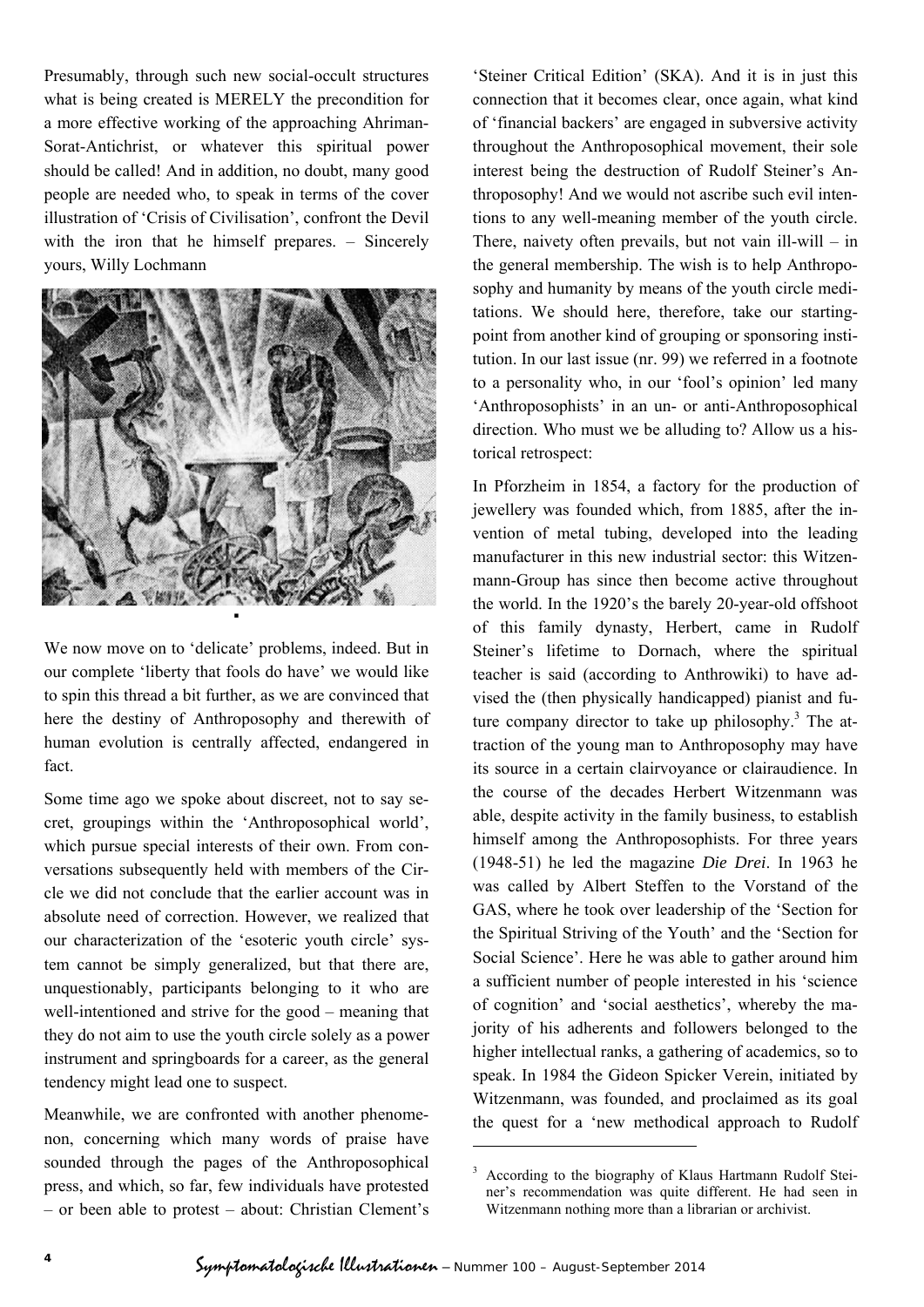Steiner's work'. The members of the Association, individuals and working groups, recognize as theirs the task of developing a common consciousness that will protect the spiritual basis of the Association, in the spirit of the new civilization principle founded by Rudolf Steiner … The Founders of the Association see in Herbert Witzenmann's work a contribution to this task, that is relevant to our time and related to Rudolf Steiner's original intention. It is, for example, in this final guideline that the problem lies. For, who already knows, or imagines that he knows, the 'original intentions' of Rudolf Steiner?

Here we should ask ourselves: In what sort of world did Herbert Witzenmann live? As an example of his ignorance, or mistaken understanding, of any of the historical realities that stand in direct connection with the  $5<sup>th</sup>$ Middle European cultural epoch, may an essay from 1951 suffice, which Witzenmann, with reference to the alleged hero of the West in the last century, begins with the following words: $4$ 

"Shortly before the beginning of his  $77<sup>th</sup>$  year Churchill assumed again the highest political responsibility for his country. For the third time he gathered in his arms, in the hour of greatest danger, the strength of Old England, in order to traverse the sea of pestilence and reach the shores of the future. The man who had twice to wage wars he wished to prevent pursued the aim at the end of his life, of averting at the last moment the complete destruction of western civilisation. He hopes, in personal conversation with Truman and Stalin, to build a bridge of understanding over the abyss of our time

l

and complete his work as the bringer of peace and security for a whole generation."5

Meanwhile it should be clear to anyone who has risen with effort to historical reality and is no longer in the kindergarten in this respect, that one must have fallen victim to an ideological delusion, or to Allied propaganda, to venerate a personality like Winston Churchill. And many a follower of Herbert Witzenmann has, so far as we are aware, fallen victim to a similar delusion and is in just such a darkening of consciousness with regard to political and historical realities. It is tantamount to a betrayal of our cultural mission if one believes such interpretations of history.

On 1st January 1917 Rudolf Steiner describes this phenomenon as follows: "Just suppose that a person were to resist with all his might taking in during the fifth post-Atlantean period what … is necessary for this time in history … let us suppose that people were to resist doing this. Then a certain member of their bodily nature, above all the blood, would be deprived of what would enter if they did not resist. This member of their bodily nature is then lacking in what would permeate in the right way the corresponding substance and its forces. As a result, however, this substance and the forces inherent in it become – thought not to the same degree as when the human body becomes a corpse and the 'I' withdraws from it – sick in his life-forces, toned down, and the human being bears it, so to speak, as a poison in him. To remain behind in evolution means, therefore, that the human being, as it were impregnates himself with a form-phantom that is poisonous. Were he to take in what corresponds to his cultural impulses, he would through this soul-disposition dissolve this poisonous phantom that he bears within himself. Otherwise he allows it to coagulate into his body.

This is the source of cultural sickness, dissatisfaction, eccentricities and so on; also the aggressive instincts that attack and rebel against culture. For, either one takes up the culture of a given period, adapts to it [by fulfilling its tasks], or one develops the corresponding poison, which deposits itself, and would only dissolve through acceptance of the culture. … The working of poison is always at the same time aggressive instincts … To bear within himself a poison-phantom of this kind makes the human being unhappy. In our time we

-

<sup>4</sup> Winston Churchill was the greatest warmonger against Middle Europe. In the first part of the «30 years' War» (John Major) he was able as First Lord of the admiralty to force the U.S.A. into the war through the sinking of the Lusitania 'arranged' by him. After this war he was responsible for the starvation of the Germans. He extended the  $2<sup>n</sup>$  part by preventing the assassination attempts on Hitler and betraying, through his secretservices, Hitler's opponents to the Gestapo (see: http://www. chronos-medien.de/stauffenberg.html). Such things can even be read in his Memoirs. He was apparently unable to recall the 'Holocaust' of the Nazis. His propaganda chief Sefton Delmer appears to have been responsible for this. And only through more recent research did it emerge that, towards the end of war, he no longer had industrial targets bombarded, but wanted the slaughter of the population. Churchills's battle was, no doubt, on the face of it, the German economy. But as an occultist and friend of sinister figures like Bernhard Baruch his struggle was in all probability primarily Middle European culture. As early as 1949 he was propagating the EU as a necessary preparatory step towards a future 'New World Order'. – But according to Witzenmann, Winston Churchill wanted to prevent two world wars and was the 'bringer of peace and security' … The question ist only: peace and security for whom?

<sup>5</sup> *Die Drei*, 1951, S. 278, *Churchill's Tragic Greatness in our Time*.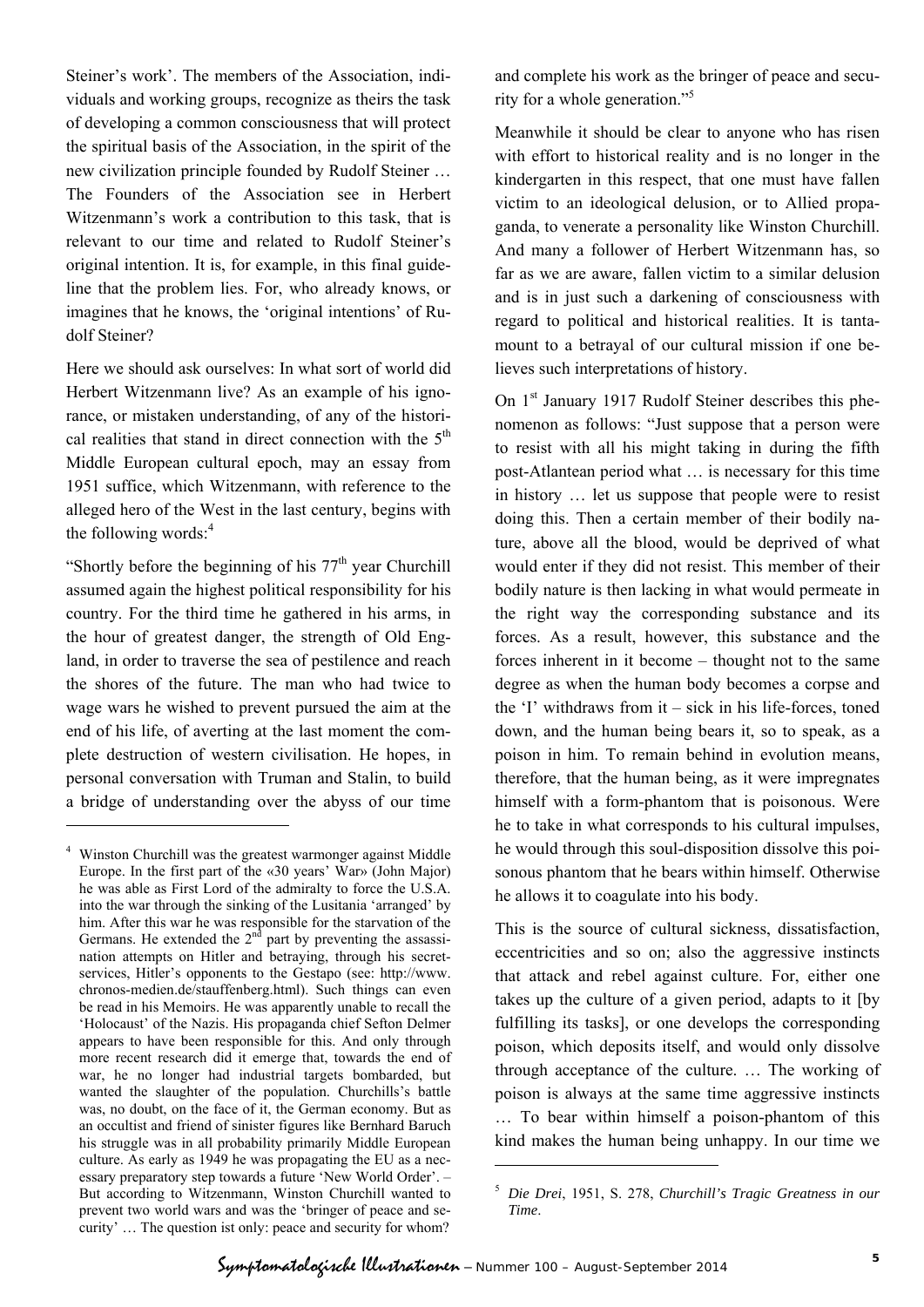call him nervous or neurasthenic; but it can also make him cruel, quarrelsome, obsessive, materialistic, as these qualities are often, far more than one imagines, connected with this physiological basis, namely, that the poison, instead of being absorbed, is deposited in the human organism" (GA 174). …

# **Ukraine**

## Sergei Glatsyev, economic adviser of Russian president Vladimir Putin. Excerpt from his speech on  $10<sup>th</sup>$  July 2014 on the situation in the Ukraine.

We cannot guarantee that the following report corresponds entirely to the facts. In any case, it throws a harsh light on the lies of western propaganda today! (Editor)

I would like to say a few words about the policies of Kiev. It is really the case that Kiev's policies are effecting the genocide of the population of Donbas (Donetsk and Lugansk regions). They are not even ashamed of bombing social facilities there. They have even razed to the ground Europe's best airport in Donetsk. Not to speak of the many human victims who lost their lives in these bombings. The Donetsk airport was a gigantic infrastructure achievement the region was proud of. They destroy hospitals, kindergartens, schools etc. This means that they are preparing the people of Donbas for the role of slaves. And they don't even keep it a secret. It is enough to listen to the speeches of the ideologues of the Kiev Nazis to realize this fact. Mr. Lyashko, for example, but also President Poroshenko is not far behind him in his statements. In reality, they regard Donbas as a pure source of income, a place from which profit is to be gained, and that at the price of the exploitation of the population there.

It is obvious to us that the USA, which controls the Kiev Nazis, is in complete control of President Poroshenko and his entire government. The USA is driving these people to final 'victory' in a war against Donbas. And in this connection I would disagree with the previous speaker, who said there is a limit to the deployment of the military. No, there are no limits! They are even deploying the multiple rocket system 'Grad'. (A picture of this is shown.) Julia Timoshenko has threatened to drop atomic bombs. And that is not just her emotions – her statement made a strong impact on the Ukrainian Nazis. If they had an atom bomb, they would really drop it  $$ e.g. above Slavyansk –, or a neutron bomb, which only kills living beings, but leaves buildings unharmed. There is no doubt that they would use such bomb. This means that they are using all the means at their disposal, everything! And they will employ these means until they achieve the final victory and the resistance in Donbas



has been completely crushed. (Live images of night bombardment of the Slavyansk region).

And why does Kiev apply all these means? Because this war is being waged by the USA, against us, against Russia. The USA gets Kiev to wage this war, supplies Kiev with weapons and money, coordinates Kiev's military actions. And I would agree with another speaker Mr. Remizov, when he said that time is working in favour of the Kiev Nazis. This sounds strange, but it is true. Many imagine that the Nazi regime in Kiev will soon collapse under the weight of the gigantic social problems in the Ukraine. But not even the regime of Saakashvili in Georgia collapsed. And although they managed in Georgia to throw Saakashvili out, this happened not through social revolt but through democratic techniques which in the Ukraine of today are absolutely unthinkable. Why is time in the Ukraine working against us and particularly against the people of Donbas? Because the USA and its Kiev puppets have launched a military campaign in the Ukraine and the USA wishes to install here a dictatorial Nazi regime.

The USA wants to mobilize the entire Kiev population against Russia. And although this mobilization arouses little enthusiasm among the Ukrainians at the present time, one must not leave out of account the emerging dynamic: in December 2013 there were 2000 Nazis in Kiev, in February 2014 there were already 20.000 armed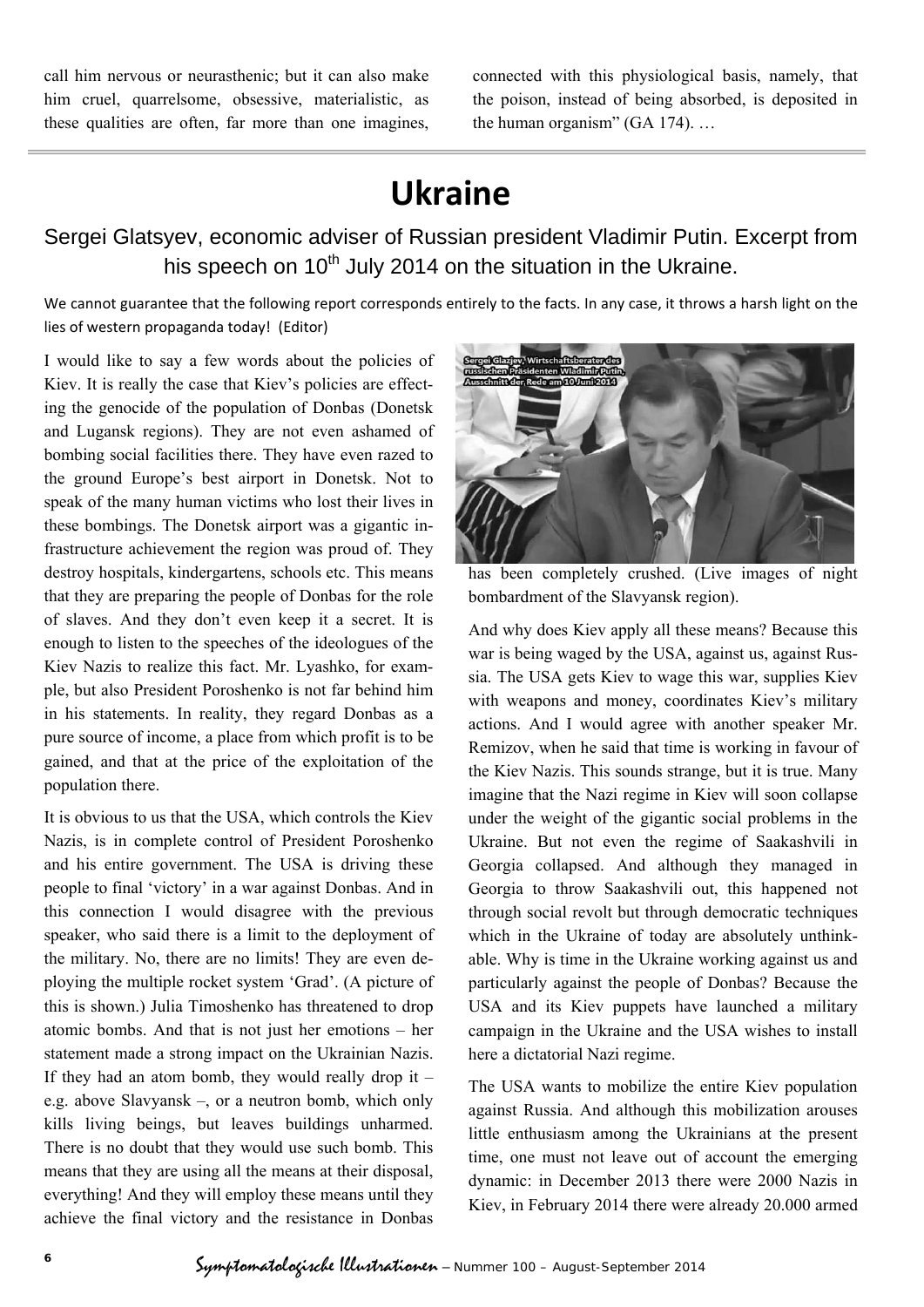Nazis. In May there were 50.000 if you include the National Guard and voluntary recruits. By the middle of summer it will be 100.000 and in September 200.000. By this I mean the Kiev mobilization plans for those trained for military service. And by the end of the year we will have in Kiev half a million armed men. Military equipment from Ukrainian reserve stocks is now being brought back into use, is being repaired and restored with the help of USSR stock. The Ukraine has large stockpiles of military equipment that is being stored up. For example, the industrial plants in Kharkov in eastern Ukraine are working for this at full capacity and the facilities of the industry there are also used for this purpose. They will make this old military equipment usable again.

Heavy tanks and armoured vehicles from the reserves are being repaired, a process that requires very little time and effort. Up to now 200 armoured vehicles from reserve stocks have been sent into the battlefield. The number of armoured vehicles of the Ukraine army is growing daily through the restoration of reserve stock. The same applies to military aircraft. In Odessa the industry is doing its utmost to make as many old planes as possible airworthy again.

What does this mean for us? It means that we will soon have to do with a mighty military machinery confronting us. And this whole military complex will be pervaded with Nazis who are indoctrinated against Russia and will go into action as punitive squads. And these most active Nazis force ordinary soldiers to fight against us. The goal of these actions and preparations is war against Russia. And we cannot avoid this war, because, if Donbas falls there will be no peace – the Crimea will be the next target of aggression. And that is no joke, dear Colleagues!

Kiev has already announced this war officially. The USA is pressurizing the Ukraine stubbornly and consistently into war with Russia, and the pretext for war will be the Crimea. The new president, Poroshenko, has officially declared that he wants war with Russia, and although he has never said it directly, he does say that his goal is the Crimea – and that is only possible through war with Russia. Victoria Nuland (vice foreign minister of the U.S.A.) also said yesterday, clearly and unmistakably, that she expects of her Ukraine agents that they win back the Crimea. And there is no doubt that soon the Crimea will be invaded by a Nazi army half a million strong.

I would like in this connection to recall the well-known saying of Winston Churchill: "Anyone who, faced with the choice between war and shame, chooses shame, will get both war and shame." But this does not mean that we should send our tanks to Kiev. No, we have to do with modern warfare, and in order to bring the genocide in Donbas to an end we have right and also international law on our side.

To achieve this, we must close off the skies over Donbas, create a no-fly zone over Donbas. And then we can use the same mechanism as that used by the Americans in Libya: first create a no-fly zone and then neutralize from the air the heavy military equipment of the enemy – i.e. bomb tanks, artillery, aircraft. This is how the U.S.A. made the Libyan régime unable to fight. But at present we still have the possibility of applying this mechanism – in six months' time such a possibility will no longer exist. I could now explain in detail why the Americans need this war between the Ukraine and Russia, if anyone is interested. The Donetsk and Lugansk People's Republic have already formed a joint Federation Parliament, and that is their organ of power. And that the Kiev junta does not want to negotiate with this organ of power is explained by the fact that Kiev is not sovereign. In actual fact those in power in Kiev are controlled by the U.S.A. We must therefore, and this is very important, regard the territory of the Ukraine as U.S. occupied territory! Except for the Donbas region, where they are putting up resistance.

If we determine correctly the system of coordinates, it will become clear to us what we have to do and how we must react. The Ukraine is currently occupied by the U.S.A., which wants first to stir up civil war in the Ukraine, in order then to be able to move on to world war. And they want to draw into this the whole of Europe and Eurasia. There it is important to recognize the real situation and employ the right concepts.

We call upon other regions of the Ukraine not to join the struggle for independence in Donbas, but to free themselves from the U.S. occupation. We must determine the coordinate system for ourselves correctly – namely, that those in power in Kiev are not autonomous; in the end, they are U.S. American agents, U.S. American puppets. Poroshenko did not win the presidential election in the Ukraine. Experts estimate that he received at most 40 % of the votes. That is a subject in itself, how this circus of an election was conducted.

Then, the territory of the Ukraine is occupied, is under